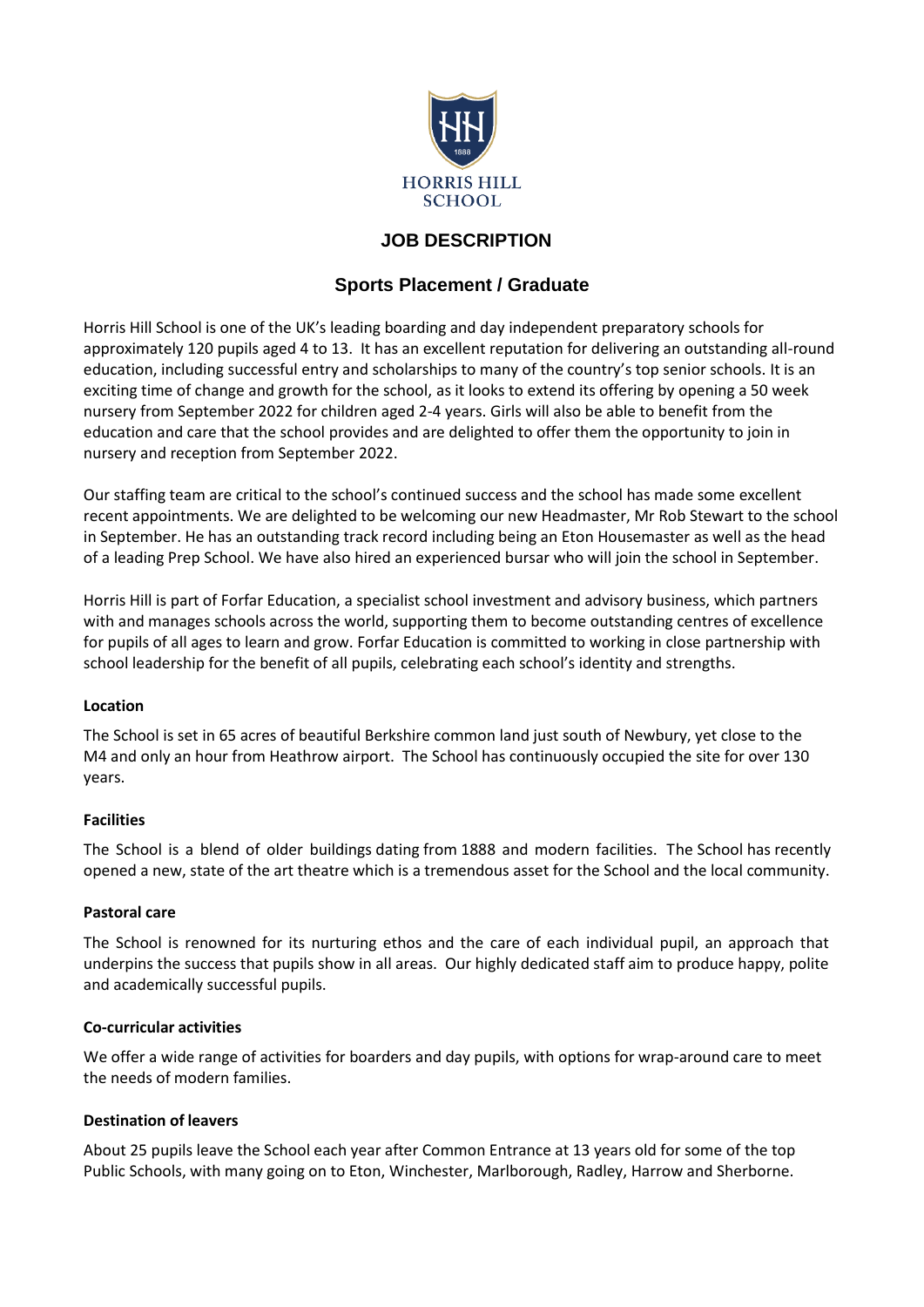### **The Role**

| <b>Job Title:</b>  | Sports Placement / Graduate                                                                                    |
|--------------------|----------------------------------------------------------------------------------------------------------------|
| <b>Reports To:</b> | Director of Sport and Headmaster                                                                               |
| <b>Contract</b>    | Fixed-term contract 1 <sup>st</sup> September 2022 until 12 <sup>th</sup> July 2023. Full-time, term time only |
| <b>Salary</b>      | £15,000 per annum + accommodation + meals during term time + sports kit                                        |

For September 2022 Horris Hill School is seeking to appoint a Sports Placement/Graduate with experience in any of our most popular sports- rugby, football. cricket and hockey, or a general sports all-rounder.

Sport is a very important part of school life at Horris Hill. We strongly encourage participation and a desire to be active and healthy. We work extremely hard to develop sportsmanship and an overall understanding of both winning and losing in order to develop well-rounded children.

Sport is very close to many of our pupils' hearts. Last summer the Sports Hall was reconfigured and useable space significantly extended by removing the stage. We have also installed specialist multisports flooring with a view to providing the ideal indoor cricket coaching environment. Brand new indoor nets were also acquired plus moveable rain proof outdoor shelters for match days as well as a host of other equipment including new tennis and cricket ball machines. Whilst we are excited about these investments in the sporting infrastructure of Horris Hill School, this is only the start as we have plans to make Horris Hill a centre of sporting excellence.

The role encompasses supporting our Sport department in the teaching of PE and Games and in the coaching of our sports teams. You will also help support various academic activities within the School. Horris Hill is an independent prep school set in 65 acres near Newbury in Berkshire. You will be expected to teach practical PE lessons and coach sport across a wide range of ages and abilities, as well as support the PE department in the administration of sporting fixtures, events, preparation of team sheets etc

We are looking for a pro-active and collaborative team player with a love of sport; equally committed to participation and performance in sport, able to engage and motivate pupils to develop their skills and have fun.

The successful candidate will also be an integral member of our busy boarding school community and have pastoral responsibilities within the boarding houses. We welcome applications from specialists in one of the above sports as well as all rounders – a love of sport is the key requirement!

# **During your placement, we can offer you:**

- The opportunity to teach PE & Games across the school
- Mentoring by experienced sports staff
- Working with coaches in a range of different sports
- A CPD budget to enable further development/qualifications
- Leading your own sports teams at fixtures
- Staffing weekend trips and activities
- Excellent facilities including a 9 hole golf course, sports hall, heated outdoor swimming pool, all weather pitch & brand new cricket nets
- Time to continue to develop in your own sport
- A competitive salary of £15,000 per annum, accommodation, meals during term time whilst the kitchens are in operation, Sports kit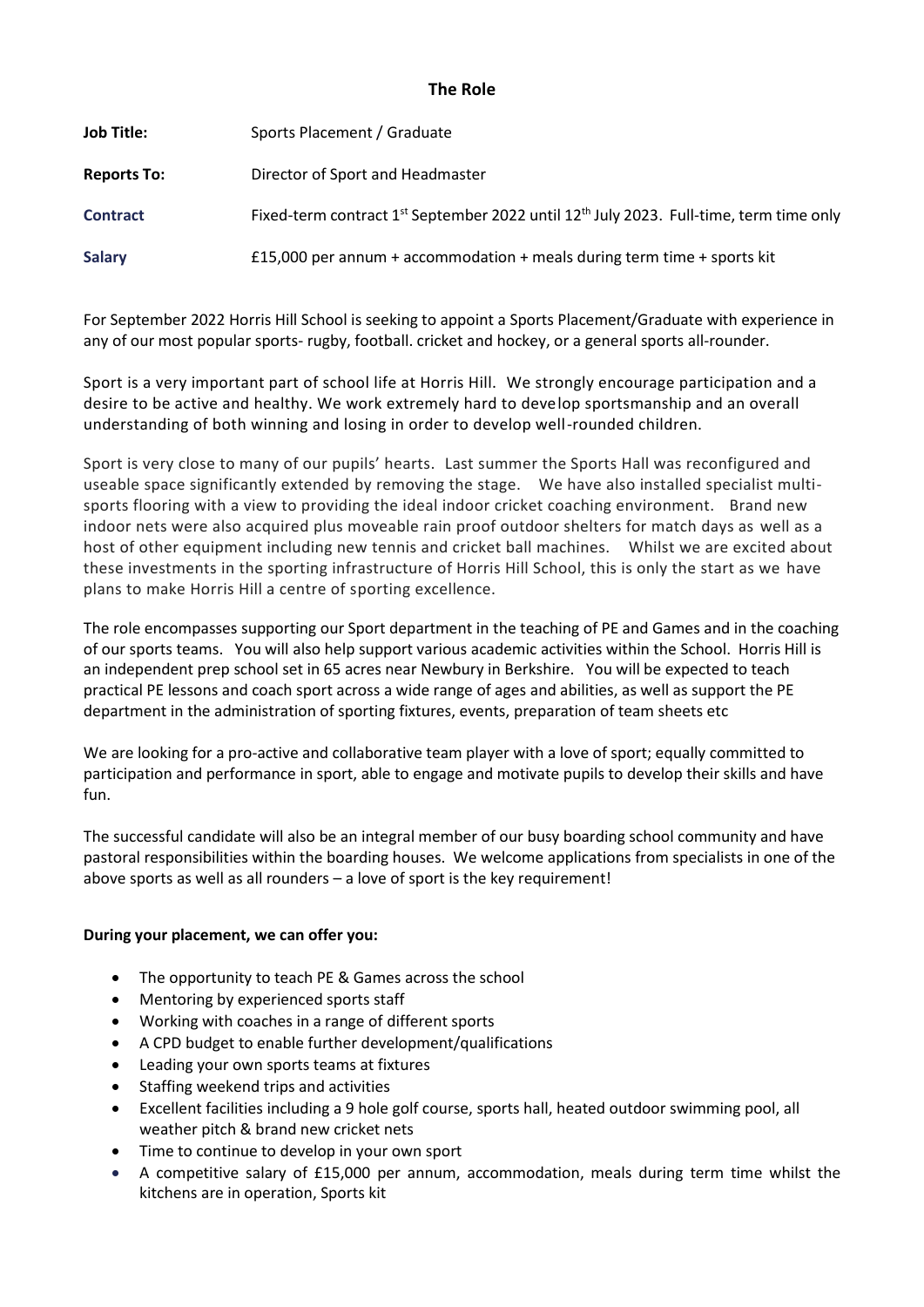### **Main Duties and Responsibilities:**

- Assist the PE / Games staff in the weekly programme of sports with their activities (as appropriate). This may include coaching a group of children, running one of the School's sports teams and refereeing fixtures against other schools;
- Assisting the sports department in various administrative tasks;
- Participate in the boarding house duty rota under the direction of the senior member of staff on duty.
- Support the house staff in creating a warm and friendly atmosphere and fostering a happy community spirit, especially for pupils newly arrived at the School;
- Participate in the weekend duty rota under the direction of the senior member of staff on duty;
- Accompany staff on trips and activities as required;
- Assist in the running of after school co-curricular activities;
- Provide cover for lessons on occasions in a supervisory role;
- Supervise pupils during break times and assist with classwork;
- Work with pupils during prep (homework) sessions to ensure they are working on task and supporting their needs;
- Attend staff meetings as required.

### **General Responsibilities**

- Ensure the safety and well-being of children at the School by adhering to and complying with the School's Child Protection and Safeguarding Policy at all times. Horris Hill School is committed to safeguarding children and promoting the welfare of children and young people and expects all employees, workers and volunteers to share this commitment.
- Attend training and staff INSET sessions organised by the School.
- Adhere at all times to Health and Safety legislation, and all school policies and procedures, to ensure their own safety and that of colleagues as well as pupils and visitors.
- Carry out any other reasonable duties as requested by members of the Senior Management Team.

This job description contains an outline of the typical functions of the job and is not an exhaustive or comprehensive list of all possible job responsibilities, tasks, and duties. The job holder's actual responsibilities, tasks, and duties might differ from those outlined in the job description, and other duties commensurate with this level of responsibility may be either permanently or temporarily assigned as part of the job.

### **Person Specification**

### **Skills/Experience**

- A love of sport!
- Keen sports coach, enthusiastic about their own sport
- Able to use own initiative and act as a good role model;
- Caring and sensitive to the needs of all pupils;
- Cheerful and willing with a flexible and 'can do' approach;
- Able to carry out instructions reliably and efficiently;
- Excellent communication skills;
- Leadership skills and taking personal responsibility;
- Able to work individually and as part of a team;
- A driving license would be an advantage.